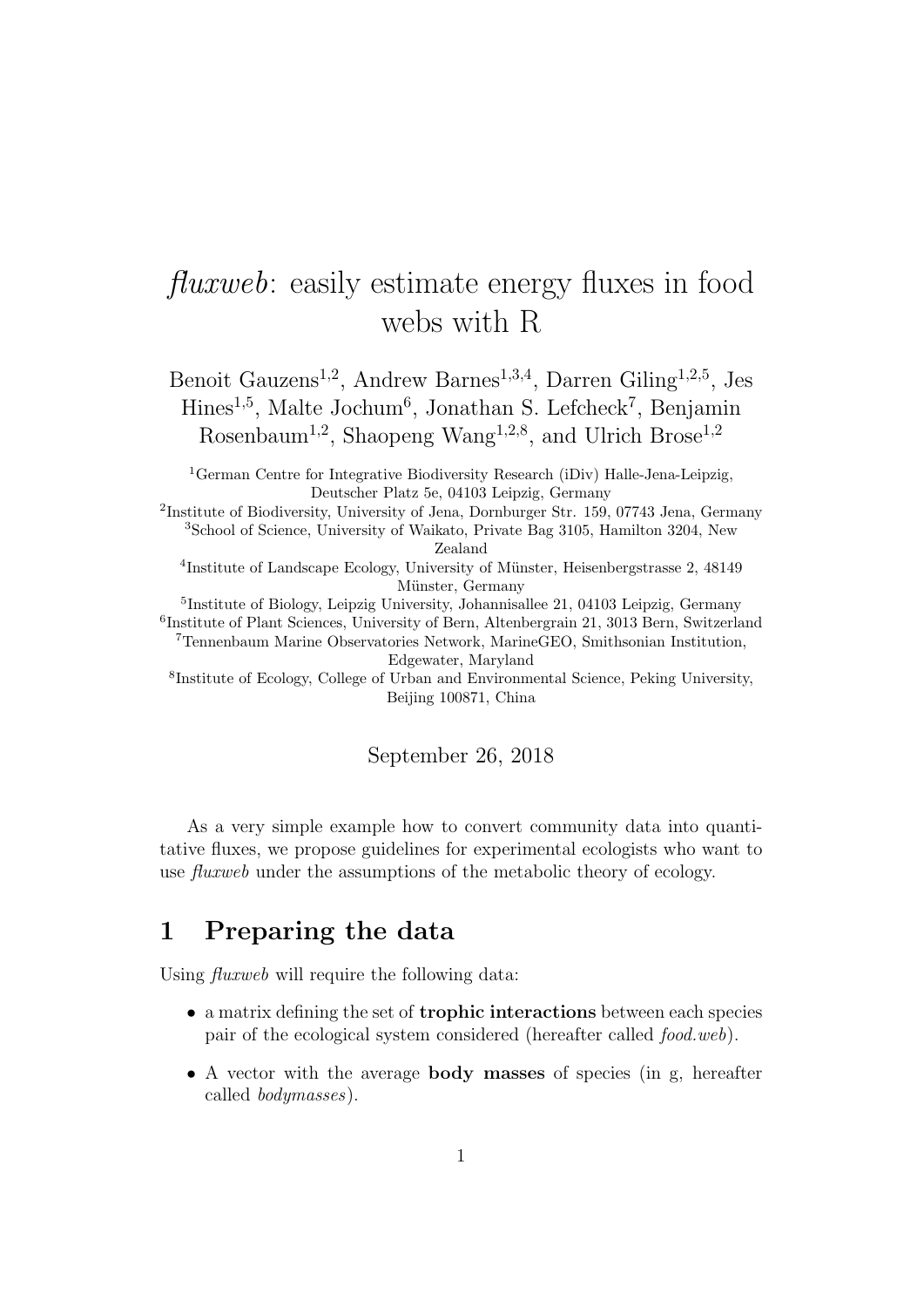- A vector with the total biomass of each population (in g, hereafter called biomasses).
- A vector with the organism type (i.e. plant, animal or detritus) of each species (hereafter called org.types).

Then, a vector of metabolic types (as defined in Table [1\)](#page-2-0) of each species (thereafter called met.types) is not mandatory to calculate fluxes but is a set of easily accessible information that can increase the precision of metabolic rate estimations.

All of these details will allow the definition the mandatory arguments needed to calculate the fluxes: the food web (the matrix food.web), the physiological losses (vector *losses*), and the efficiencies (vector *efficiencies*).

**food.web** Information about the **food web** is the first parameter required by the fluxing function. It should be a matrix (thereafter called  $\text{mat}$ ) of n rows and  $n$  columns, where  $n$  is the total number of species involved in the study. The order of species should be identical between rows and columns. A non-zero value at the intersection of line i and column  $j$  in the food web matrix means that predator  $j$  consumes prey  $i$ . The values used to fill this matrix can be either binary  $(0/1)$  assuming that predators' foraging preferences on their prey are unknown, or real values, defining these foraging preferences.

losses The losses parameter will be defined in this context as metabolic rates. They are calculated using the species body masses. This calculation can be achieved using eq. [1.](#page-1-0) It is possible to define the parameters of this equation depending on species metabolic types (see table [1](#page-2-0) or [?]), or to use an average value. In the case of an average value, the per unit of biomass (i.e. g) metabolic rate  $X$  is:

<span id="page-1-0"></span>
$$
X = aM^b,\tag{1}
$$

where  $M$  is the body mass of the species. The average values over all species groups for parameters a and b are 0.71 and  $-0.25$ . Then, the corresponding R line of code is:

|  | $losses = 0.71 * bodymasses^(-0.25)$ |  |
|--|--------------------------------------|--|
|--|--------------------------------------|--|

It is possible to obtain a more precise estimation of species metabolic rates, considering the parameters of Table [1](#page-2-0) defined for each entry of the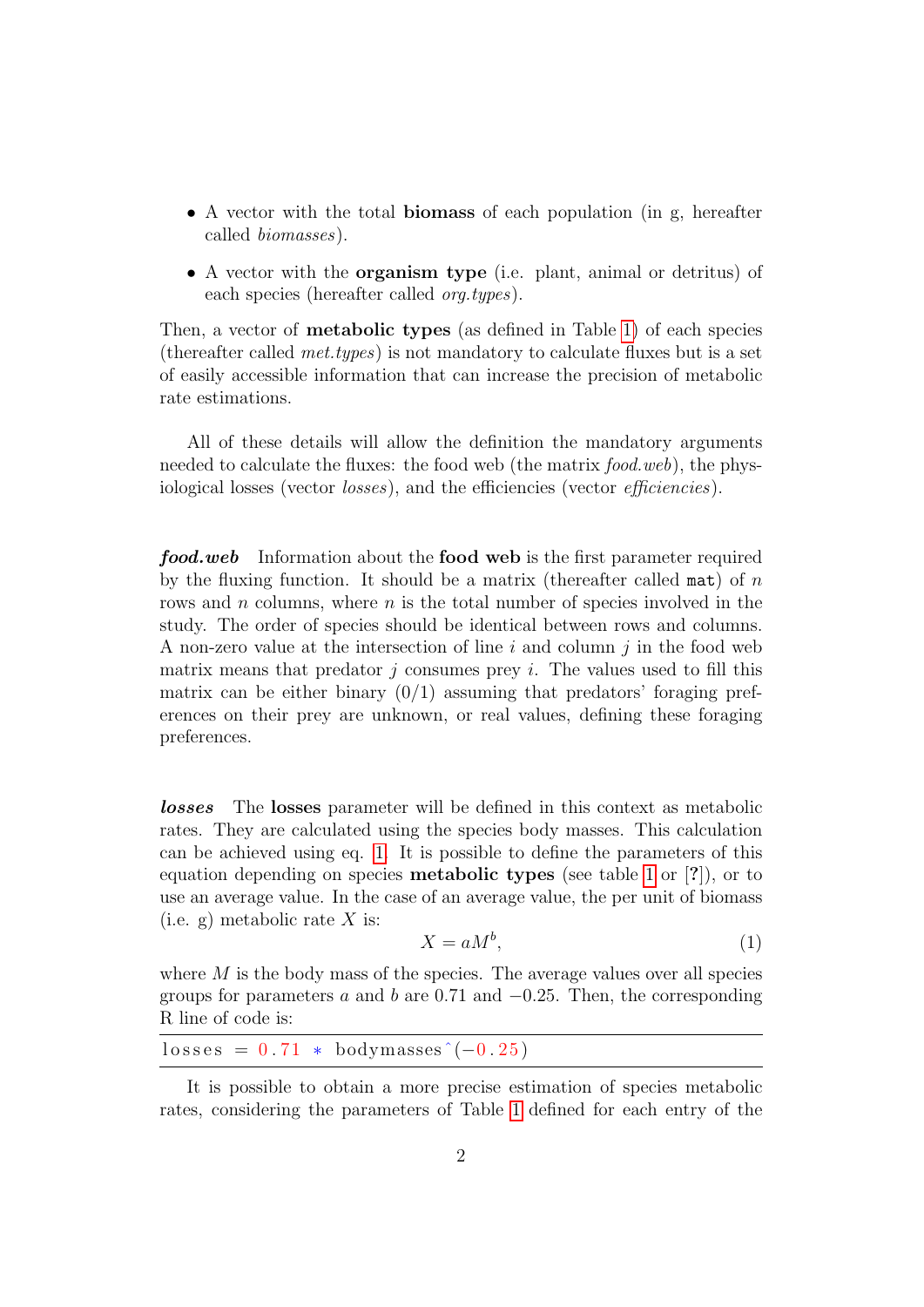vector met.types. Then, the definition of the vector losses containing species' metabolic rates can be achieved with:

```
# first, create an empty vector where length is equal to
# the number of species in the food web (nb.\text{species})
losses = rep(NA, nb.species)# then define values associated to the different metabolic types,
# using species ' body mass (stored in the vector body.masses)
\text{ecto.} \text{vert} = \text{met.} \text{type} s = \text{'} \text{Etotherm} vertebrates'
\alpha endo. vert = met. types = 'Endotherm vertebrates'
inv = met. types = 'Invertebrates'losses [ecto. vert] = 18.18 * bodymasses [ecto. vert] ^(-0.29)losses[endovert] = 19.5 * bodymasses[endovert] ^(-0.29)losses [inv] = 18.18 * body.masses [inv] \hat{(-0.29)}
```
It is important to note that the calculation of metabolic rates using the equations from the metabolic theory of ecology leads to values were units are per-gram of biomass, they do not correspond to the total energetic losses of the entire populations (which can be obtained by multiplied the per-gram of biomass rates by the total biomass of the population). It is quite common in food webs to have nodes such as 'detritus' or 'dissolved organic matter'. Values for the metabolic rates of such nodes can be set to NA if they are basal and zero in any case.

| $\alpha$ |                              |              |                |
|----------|------------------------------|--------------|----------------|
|          | Metabolic type               | intercept(a) | exponent $(b)$ |
|          | <i>Ectotherm vertebrates</i> | 18.18        | $-0.29$        |
|          | Endotherm vertebrates        | 19.5         | $-0.29$        |
|          | Invertebrates                | 17.17        | $-0.29$        |

<span id="page-2-0"></span>Table 1: Parameter values used for the calculation of species metabolic rates depending on their metabolic types. Values from [?]

efficiencies The last parameter needed to estimate fluxes is the vector of feeding efficiencies. Because species' physiological losses were estimated using metabolic rates, assimilation efficiencies should be used (assimilation efficiency defines the proportion of eaten biomass that can be used for biomass production plus metabolism [?]). These efficiencies can be defined using basic information on organism types. Indeed, the efficiency with which a predator will assimilate energy from a prey can be defined by the type of prey eaten.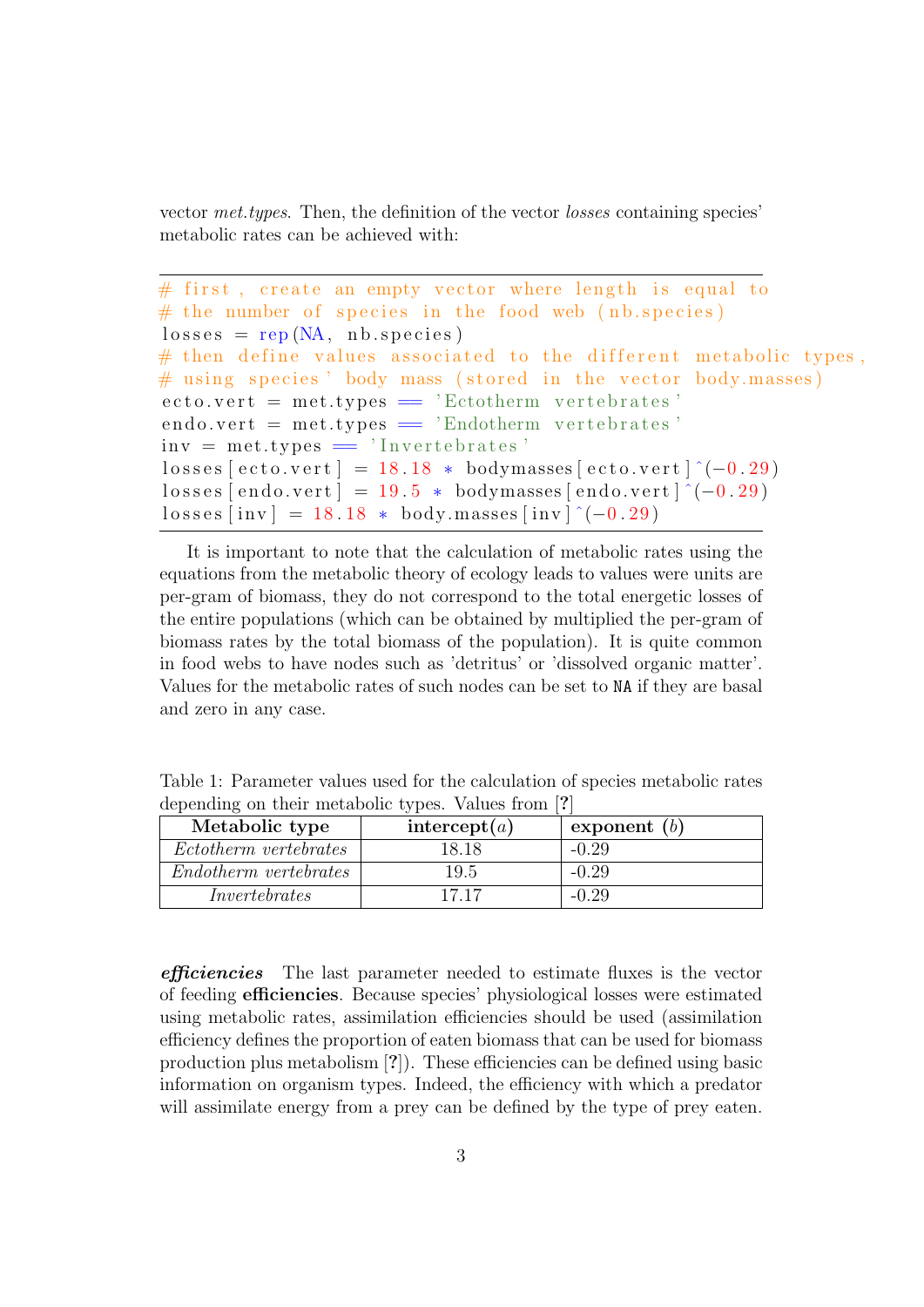Considering a vector *org.type* defining the organism types of food web nodes as 'animal', 'plant' or 'detritus', efficiency values for these three categories are respectively 0.906, 0.545 and 0.158 [?]. The vector of efficiencies can be created like:

```
# first, create an empty vector where length is equal to
# the number of species in the food web (nb.\text{species})
\text{eff} i c i e n c i e s = rep (NA, n b . s p e c i e s )
# then define values associated to organisms types
efficiencies [org-type = 'animal'] = 0.906efficiencies [org_type = 'plant'] = 0.545efficiencies \left[ org.type = 'detritus' \right] = 0.158
```
## 2 Calculating fluxes

Once the data set is prepared as described above, the calculation of fluxes is straightforward. It is simply achieved using the fluxing function:

 $\text{mat-fluxes} = \text{fluxing}(\text{mat}, \text{biomasses}, \text{losses}, \text{efficiencies})$ 

where *mat.fluxes* is a matrix containing the fluxes between each species pair. At this point it is important to realize that we used the default behaviour of the *fluxing* function and that several options are hidden so far. Indeed, we use the default values of the optional arguments:

• bioms. pref = TRUE will scale the species diet preferences (i.e. the values from the food web matrix mat) to the biomasses of their prey, according to this equation:

$$
W_{i,j} = \frac{mat[i,j] * biomasses[i]}{\sum_{k}mat[i,k] * biomasses[k]} \tag{2}
$$

where  $W_{i,j}$  is the scaled preference of predator j on prey i

• bioms. losses  $= TRUE$  will calculate the total losses of species as the product of the term by term product of the vectors losses and biomasses. Thus, setting this option to TRUE corresponds to a dataset were species' metabolic losses where defined per unit of biomass. If species losses where directly measured at the population scale (using some respiration measurement for example), this parameter should be set to FALSE.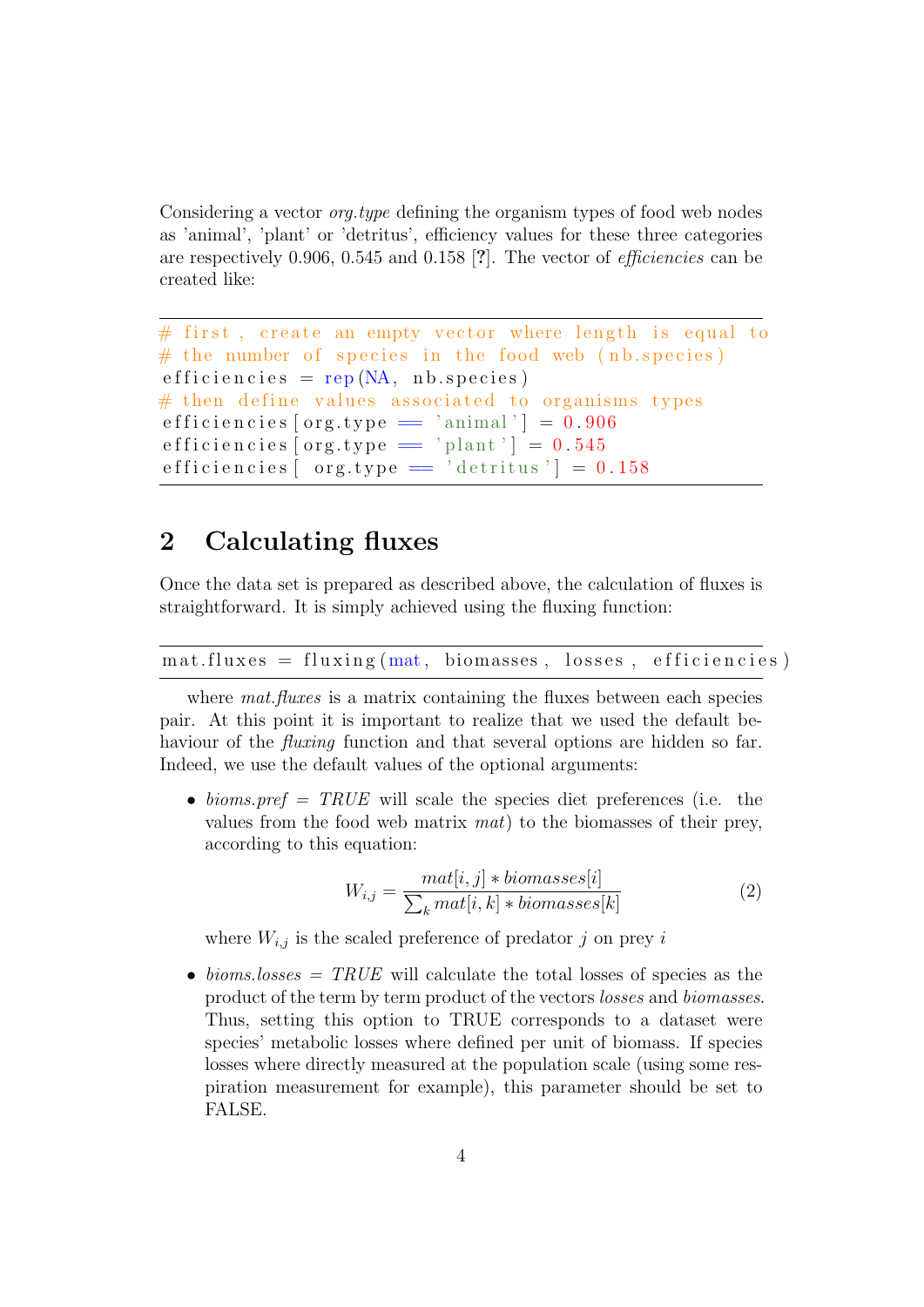•  $ef. level = "prev"$  will assume that the species efficiencies are defined according to prey (i.e., for each species, it is the efficiency with which it will be assimilated once it has been preyed upon).

Using this methodology to compute fluxes with the species.level example (fig. [1\)](#page-5-0) dataset would lead to the following lines of code:

```
# first attach the dataset
attach (species.level)
# create the vector of metabolic rates.
# In this example it is done using the general allometric equation:
met.rates = 0.71*species.level$bodymasses -0.25# The efficiencies are already defined in the efficiencies vector.
# Then the network of fluxes is obtained using:
\text{mat-fluxes} = \text{fluxing}(\text{mat}, \text{biomasses}, \text{metrates}, \text{efficiencies})
```
## 3 From fluxes to function

Once the matrix of fluxes is obtained, it is possible to estimate some ecosystem functions such as herbivory, detritivory or carnivory. In the following, we will define them as the sum of fluxes outgoing from plant, detritus and animal nodes, respectively. It is important to note that the fluxes estimated by the fluxing function correspond to energy loss from resource nodes. They differ from the energy assimilated by consumer nodes due to assimilation efficiencies. Thus, functions from the species.level example (fig. [2\)](#page-6-0) can be estimated by simple sum operations on the *mat.fluxes*:

```
# basal species are species without prey
basals = colSums(mat-fluxes) = 0names [basals]
# plants are basal species that are not organic matter or exudates
\text{plants} = \text{basals}\text{plants} [which (names = 'dead organic matter'
                  | names = 'root exudates') | = FALSE
# Herbivory is defined as the sum of fluxes
# outgoing from plant consumers
herbivory = \text{sum}(\text{rowSums}(\text{mat-fluxes}[\text{plants}, \cdot]))# Carnivory is defined as the sum of
```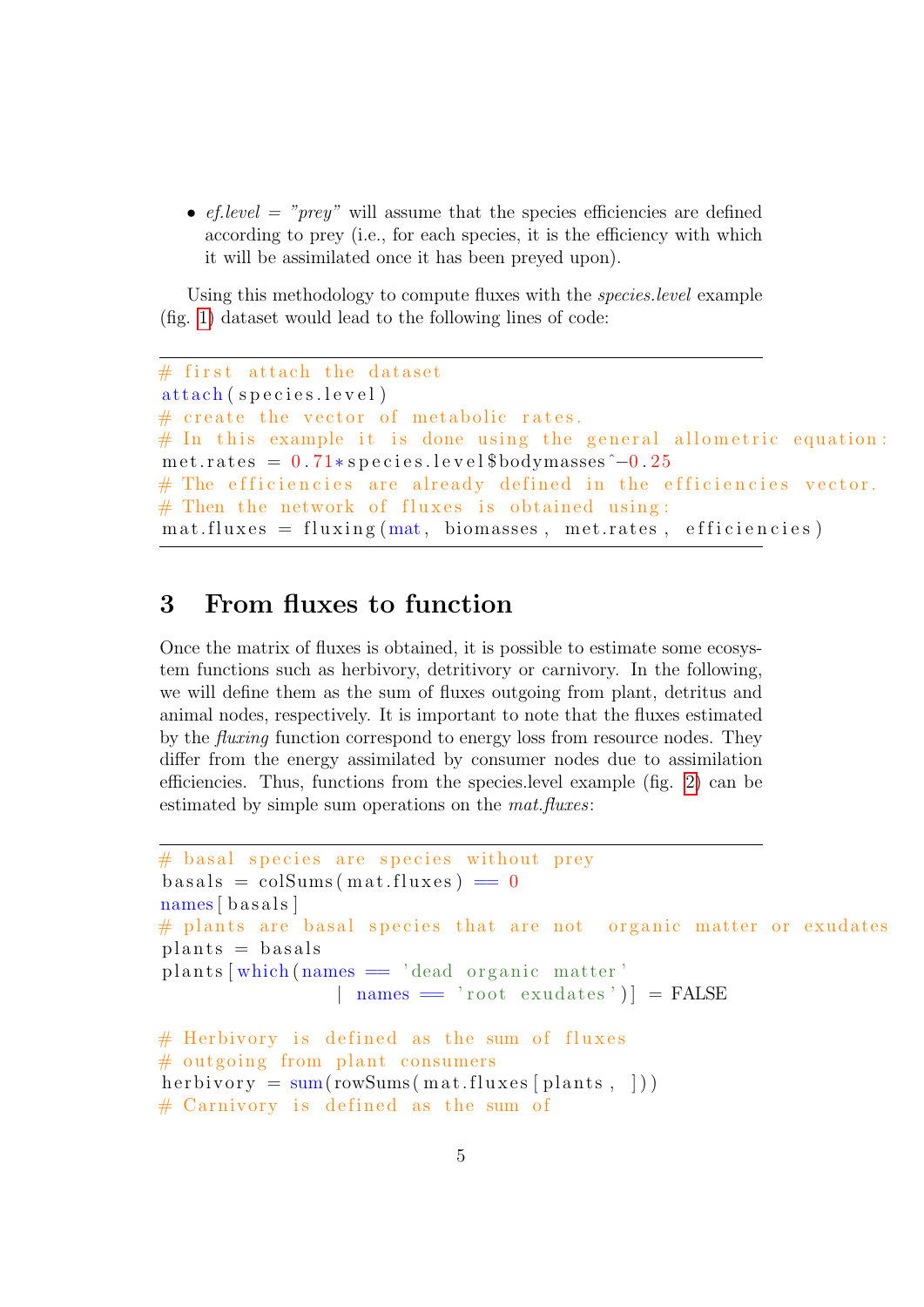

<span id="page-5-0"></span>Figure 1: Representation of the species.level food web. Width of links scales with the log of fluxes. Nodes' labels correpond to the species ordering in the species.level dataset

```
# fluxes outgoing from animals
carnivory = sum(rowSums(rast.fluxes('basals,')))# detritivory is defined as the sum of fluxes
# outgoing from detritus consumers
d et ritivory = sum (mat.fluxes [names = 'dead organic matter',])
# total fluxes
\text{total} = \text{sum}(\text{mat-fluxes})
```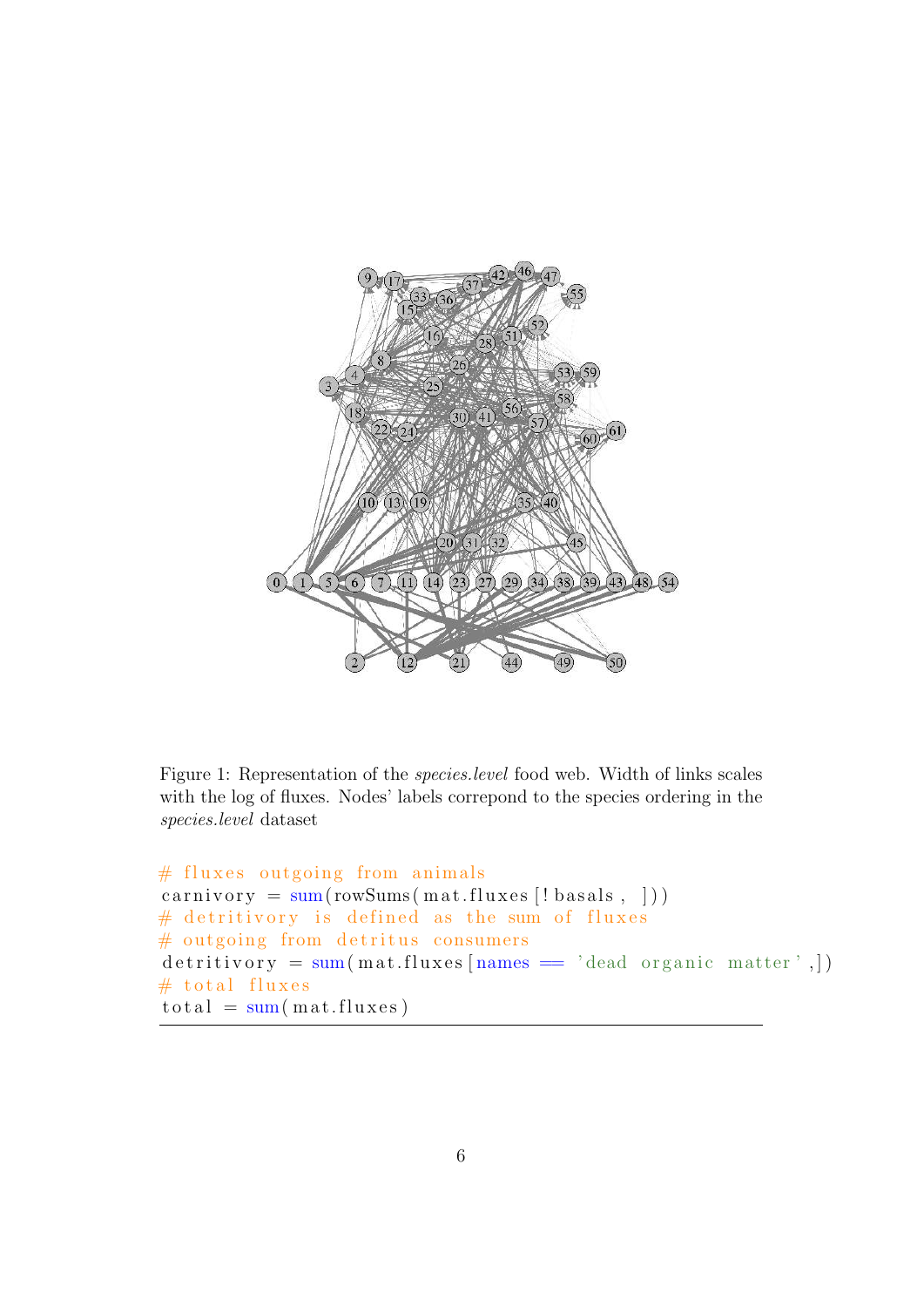

<span id="page-6-0"></span>Figure 2: Estimation of the herbivory, carnivory and detritivory functions for the species.level food web, as well as the total amount of energy transiting in the food web over one year.

### 4 Sensitivity to input parameters

We estimated here if the uncertainty or the lack of precision of the estimation of parameters tended to lead to large errors in the estimation of fluxes. To do so, we used the sensitivity function to estimate the sensitivity of the fluxing function to input parameters. The *sensitivity* function applies a random variation to a selected input parameter of the fluxing function. As a result, it returns a matrix containing, for each for each flux, its average coefficient of variation, estimated as:

$$
cv = \frac{F'[i,j] - F[i,j]}{F[i,j]}
$$

were  $F[i, j]$  is the flux from species i to species j when no variation is applied to parameters and  $F'[i, j]$  is its equivalent when a random variation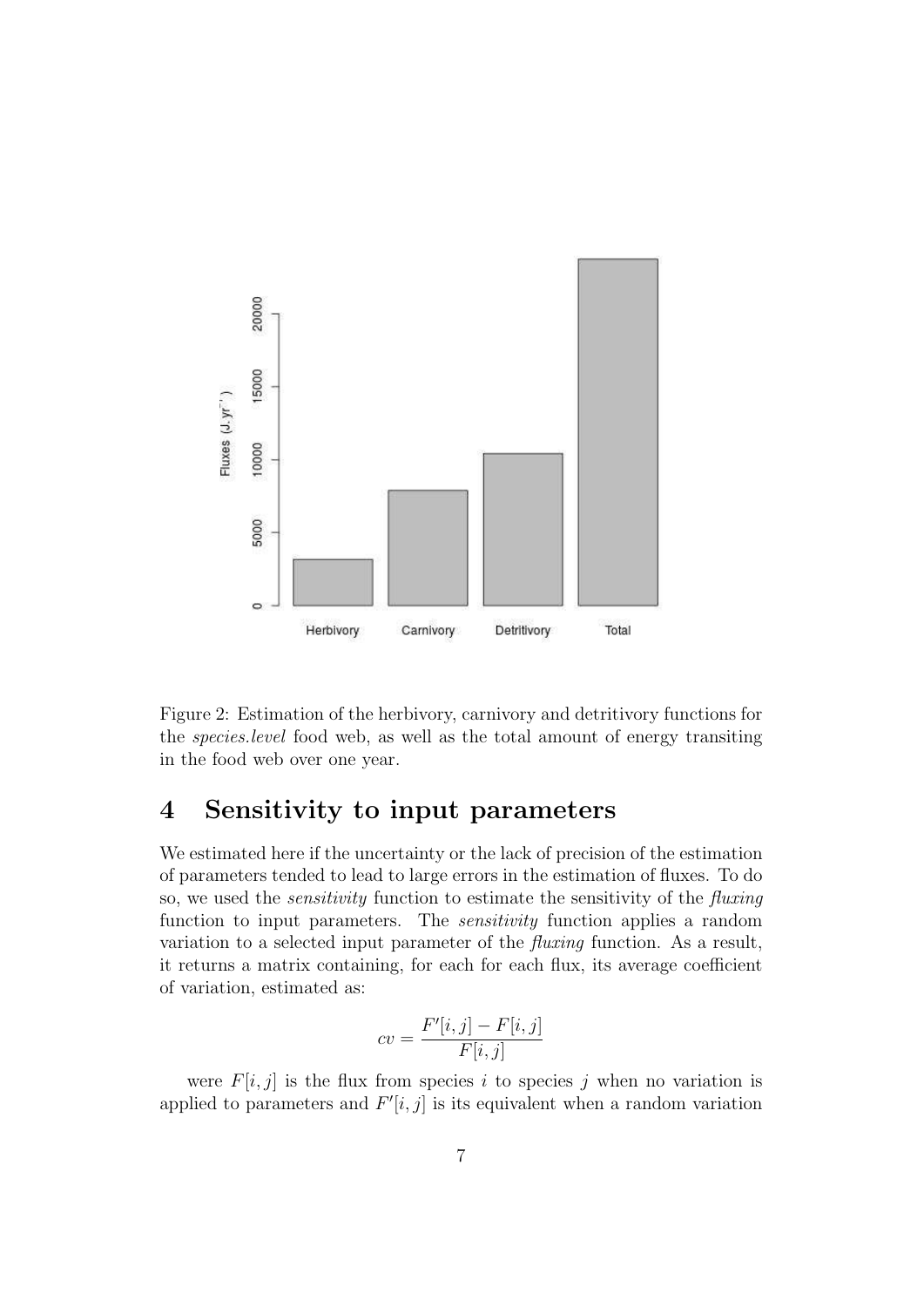is applied.



<span id="page-7-0"></span>Figure 3: Representation of output uncertainties of the *fluxing* function (y axis) when a random variation is applied to an input parameter. The x axis represent the uncertainty applied to parameters (var argument of the sensitivity function). The dashed line represents the identity.

Here, we considered the sensitivity of the *fluxing* function to the *losses*, efficiencies and preferences parameters using the species.level example. For each of these parameters, we simulated an uncertainty on the precision of the estimation method by increasing the value of the var parameter of sensitivity from 0 to 0.12 (by steps of 0.01) using 50 replicates each. Thus, for each flux and each parameter variation, we obtained the standard deviation of its departure  $(cv)$  to the original value. To summarise these results, we calculated the mean of these standard deviations over all fluxes for each parameter variation. We then obtained a scalar value representative of the uncertainty of the result of the fluxing function depending on the lack of precision of parameter estimation. The fig. [3](#page-7-0) was generated using the following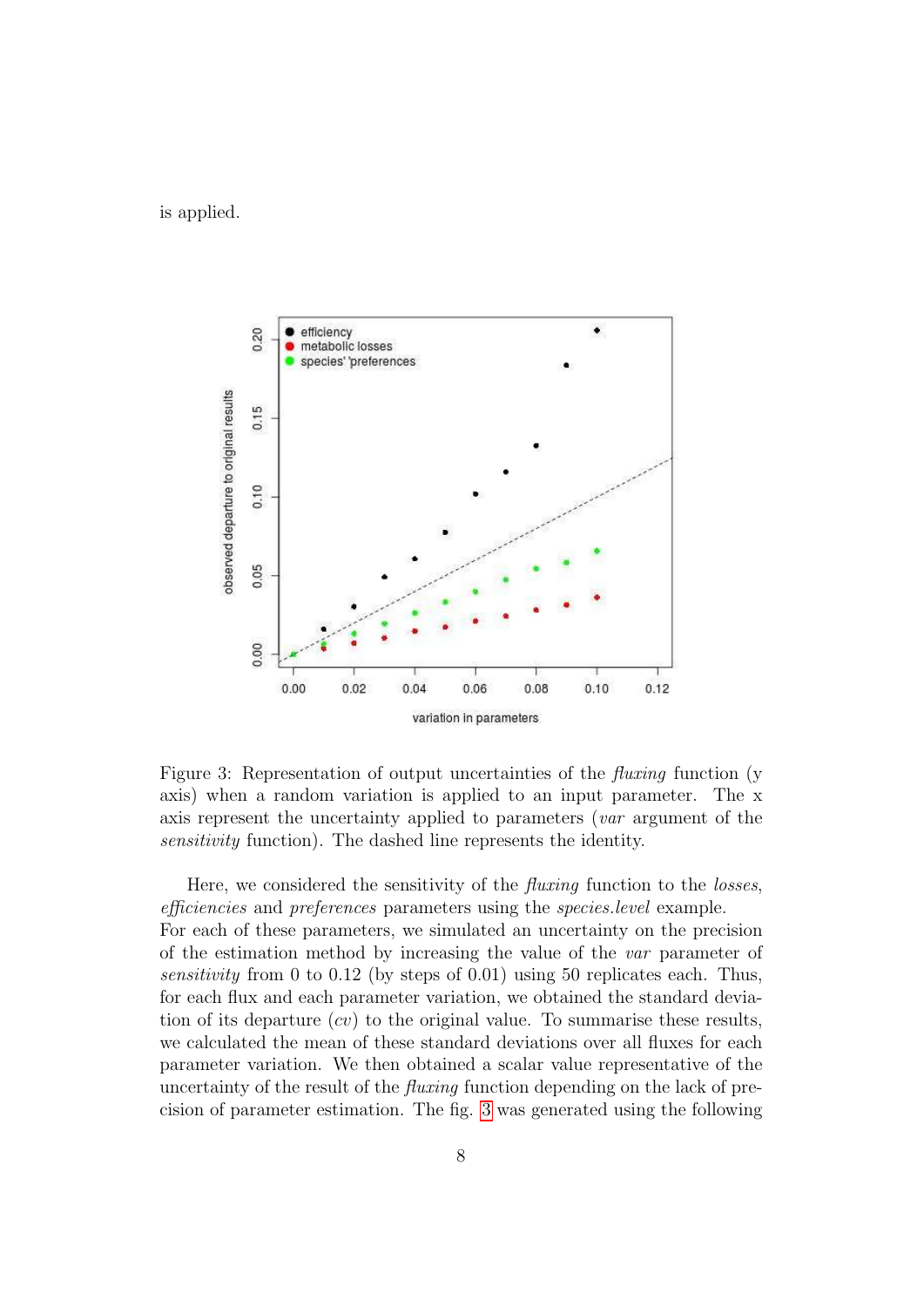code:

```
attach (species.level)
set . <math>seed (12)losses = 0.71 * bodymasses \hat{i} - 0.25# creation of vectors to store the standard deviation of c.v.
# for each uncertainty level
sd. c vs. eff = c()sd. c vs. los = c()sd. cvs.mat = c()for (var in seq (0, 0.12, 0.01)) {
  cat ('var: ', var, '\n')
  # for efficiencies
  res = sensitivity (fluxing, "efficiencies", var, 50,\text{mat} = \text{mat},
                       biomasses = biomasses,losses = losses,efficiency = efficiencysd.cvs.eff = c(sd.cvs.eff, mean(res [2]], na.rm = T))
  # for losses
  res = sensitivity (fluxing, "losses", var, 50,\text{mat} = \text{mat}.
                      biomasses = biomasses,losses = losses,efficiency = efficiency)sd.cvs. los = c ( sd.cvs. los , mean(res[[2]], na.rm = T))# for preferences
  res = sensitivity (fluxing, "mat", var, 50, ...)\text{mat} = \text{mat},
                      biomasses = biomasses,losses = losses,efficiency = efficiency)sd.cvs.math = c ( sd.cvs.math, mean(res[[2]], nan.m = T))}
```